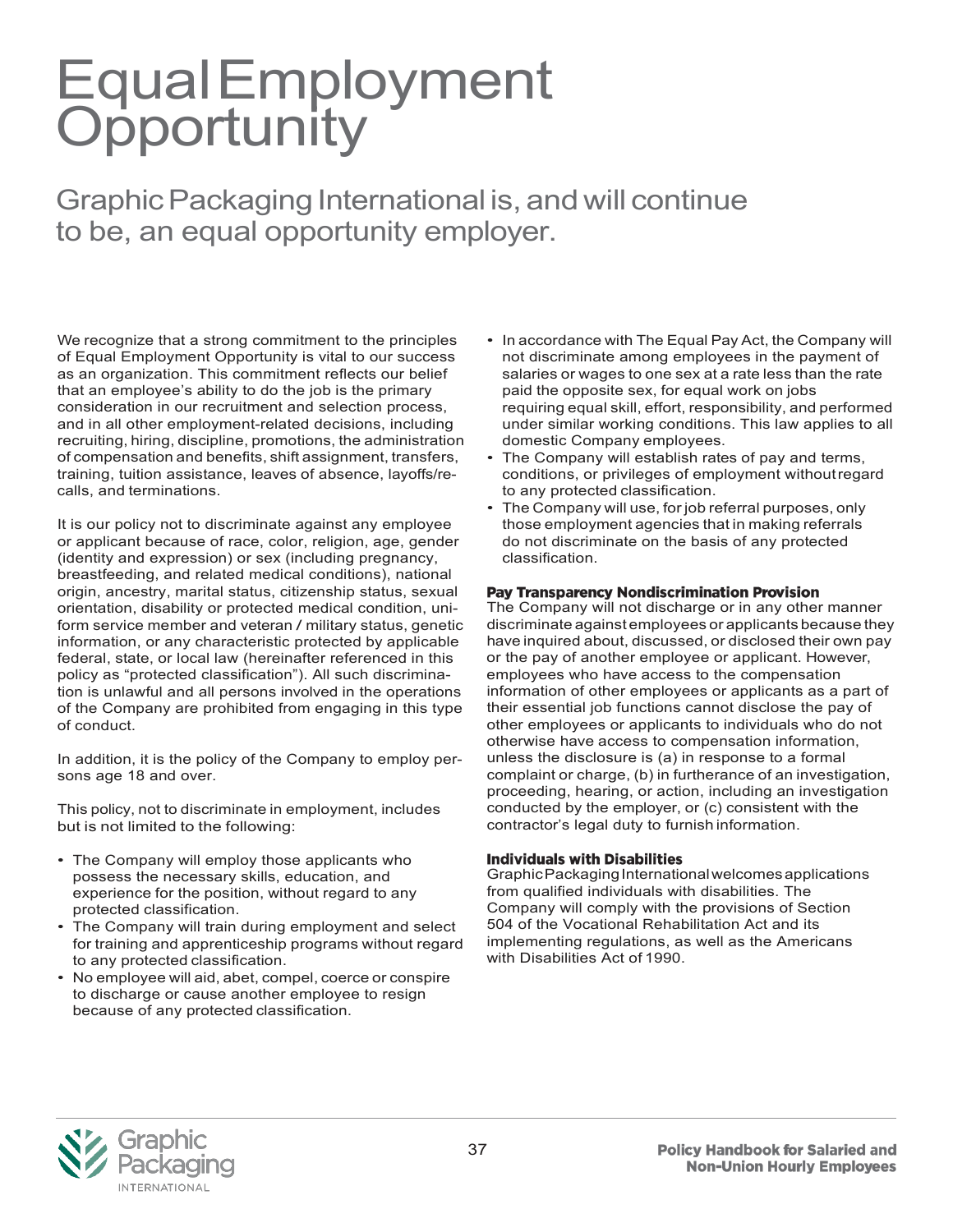## Equal Employment<br>Opportunity (continued)

Specifically,GraphicPackaging International will do the following:

- Consider all disabled applicants for employment using the same criteria that are used for employment of non-disabled persons,
- Consider disabled employees for promotion using the same criteria that are used for promotion of nondisabled persons,
- Reasonably accommodate known disabilities of otherwise qualified individuals so that they can perform the essential functions of the job, unless such an accommodation would result in undue hardship to the Company,
- Take steps to make its facilities barrier-free and accessible according to applicable federal and state statutes,
- Educate employees to the fact that disabled individuals are to be employed by the Company and should not be discriminated against, and
- Provideacomfortable,safe,accessible,andpleasant working environment for disabledemployees.

A qualified applicant or employee who has a disability may request a reasonable accommodation by contacting his or her local Human Resources representative or the Corporate Human Resources office. In offering employment or promotions to disabled individuals, the Company will not reduce the amount of compensation offered because of any disability income, pension, or other benefits received from any other source.

All employees are required to comply with safety standards. Applicants who pose a direct threat or a significant risk to the health or safety of themselves or others in the workplace, will not be hired, unless the threat can be eliminated via a reasonable accommodation. Employees who pose a direct threat to the health or safety of themselves or others in the workplace will be placed on appropriate leave until an organizational decision can be made in regard to the employee's immediate employment situation.

#### **Requests for Accommodation:**

The Company is committed to complying with all laws protecting qualified individuals with disabilities, as well asemployees',unpaidinterns'andvolunteers'religious beliefs and observances. This policy extends to all aspects of our employment practices, including but notlimited to, recruiting, hiring, discipline, termination, promotions, transfers, compensation, benefits, training, leaves of

absence, and other terms and conditions of employment. In accordance with the Company's Disability Accommodation Policy and Procedure, the Company will provide a reasonable accommodation for any known physical or mental disability of a qualified individual and/or employees' religious beliefs and observances, provided the requested accommodation does not create an undue hardship for the Company and/or does not pose a direct threat to the health or safety of others in the workplace and/or to the individual.

#### **Immigration Law Compliance:**

Graphic Packaging International is committed to employing only individuals who are legally authorized to work in the United States in its domestic operations, and does not unlawfully discriminate on the basis of citizenship or national origin.

- At the time of hire, all employees, citizens or noncitizens, must present appropriate documentation to establish their identity and employment eligibility. With in three (3) business days of the date employment begins, the Company must use the documentation presented as evidence of identity and employment eligibility to submit an electronic Employment Eligibility Verification Form I-9 ("I-9 Form"), to the E-Verify system. If employees are unable to present the required documentations within three business days, they must present a receipt for the application for documentation within three business days and the actual documentation within 90 days.
- Employees whose work status authorization is of limited duration must present appropriate documentation reflecting an extension of this authorization or otherwise indicating their eligibility to continue to work prior to the expiration of their original work status authorization period or they will be subject to discharge upon the expiration of their employment eligibility.

Employees may raise questions or concerns about immigrationlawcompliancewithoutfearofretaliation or reprisal.